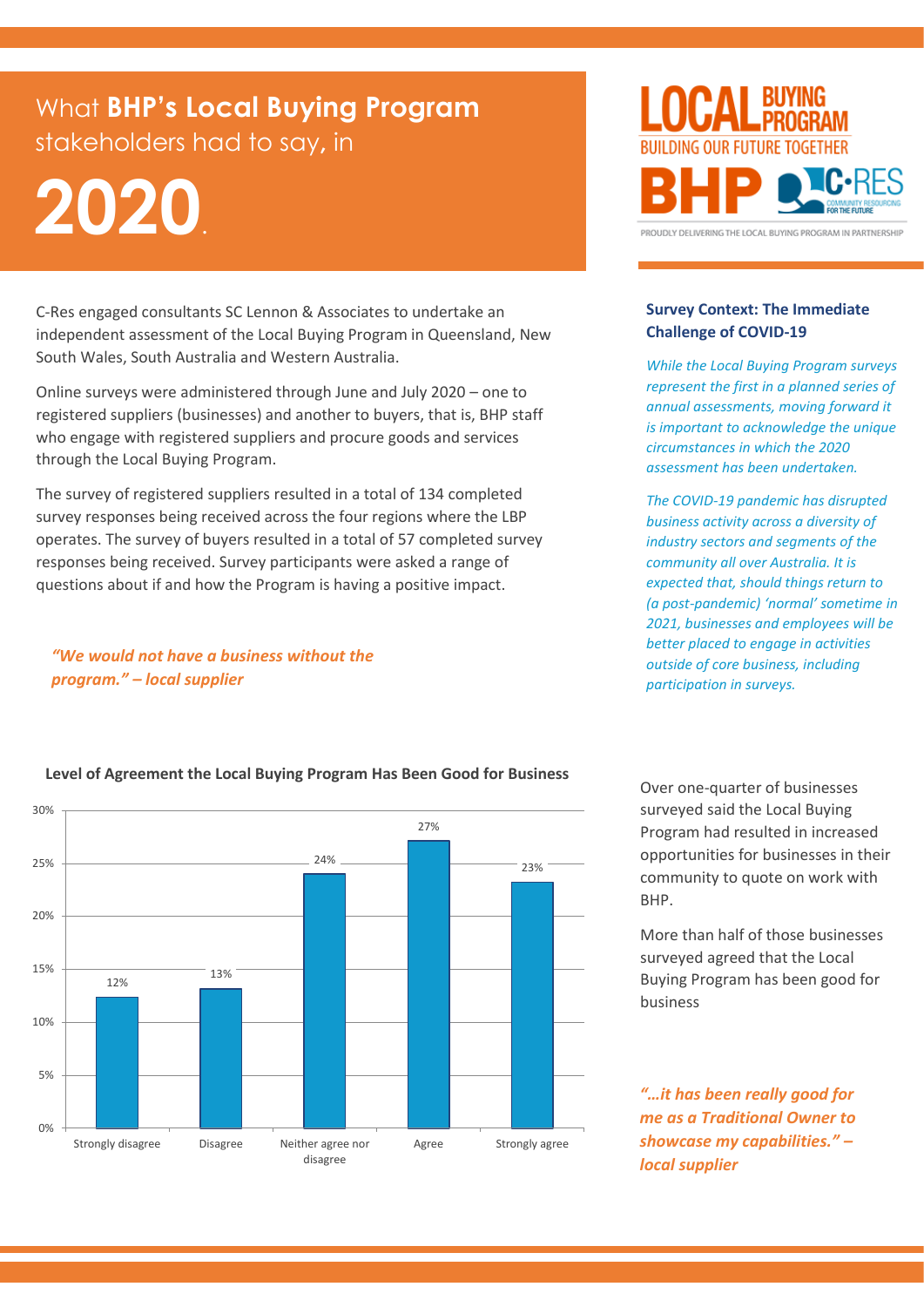**Stakeholders were asked to comment on the extent to which they agreed or otherwise on a number of statements regarding the Local Buying Program.**

## *"This is a fantastic program." – local supplier*



PROUDLY DELIVERING THE LOCAL BUYING PROGRAM IN PARTNERSHIP

#### **Business Experience with the Local Buying Program**





41%

The majority of businesses surveyed were generally supportive of the Local Buying Program with almost two-thirds saying that they would recommend other businesses to join the LBP.

Almost three-quarters of businesses said they intend to maintain and develop their relationship with BHP through the Local Buying Program.

### **Perceptions of the Local Buying Program's Reputation in the Community**



Businesses surveyed were generally in strong agreement that the Local Buying Program is credible and provides information that can be trusted by local businesses.

On the whole, businesses consider the Local Buying Program to be well regarded with a good reputation in their community.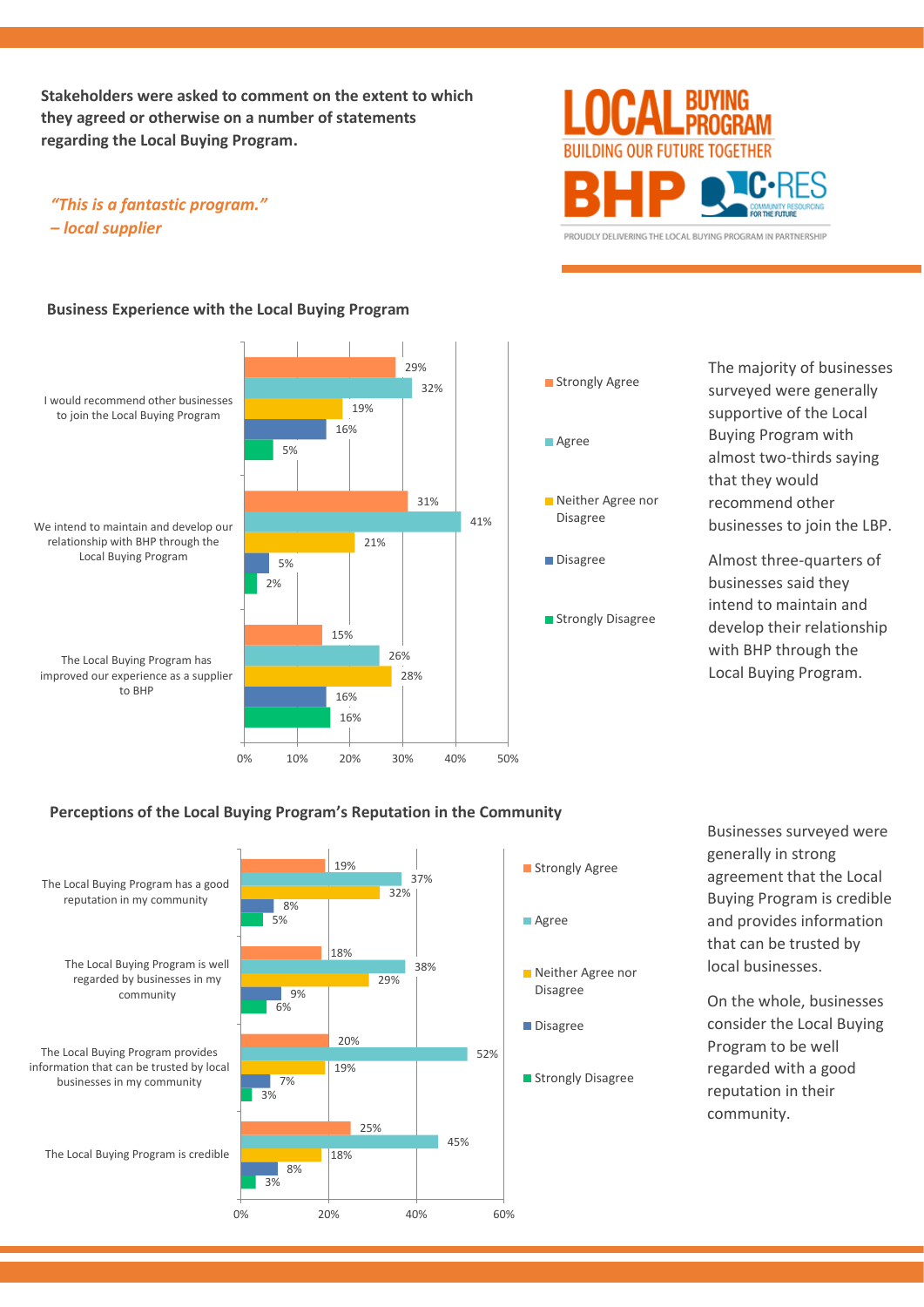**A key objective of the Local Buying Program is to deliver simple and fit-for-purpose outcomes for stakeholders in the engagement of goods and services from local suppliers. This has been achieved through the development of the website [www.localbuying.com.au](http://www.localbuying.com.au/)**

Just over half of buyers surveyed reported using the Local Buying Program's online supplier directory.

Asked about their levels of satisfaction using the online supplier directory, while 45% of buyers surveyed responded 'not applicable', 41% said they were either satisfied or very satisfied. Only a very small proportion said that they were dissatisfied.



PROUDLY DELIVERING THE LOCAL BUYING PROGRAM IN PARTNERSHIP



#### **Buyers' Use of the LBP Online Supplier Directory**



The large majority of businesses surveyed said they use the Local Buying Program online engagement tool. Overall reported levels of satisfaction were high, with almost three-quarters of suppliers stating that they were either satisfied or very satisfied with the online engagement tool.



#### **Business Satisfaction with the LBP Online Engagement Tool**

*"Our company has been well supported by the LBP and have had requests for work from multiple sites. The C-Res website makes it easy to manage these work requests and keep track of progress." – local supplier*